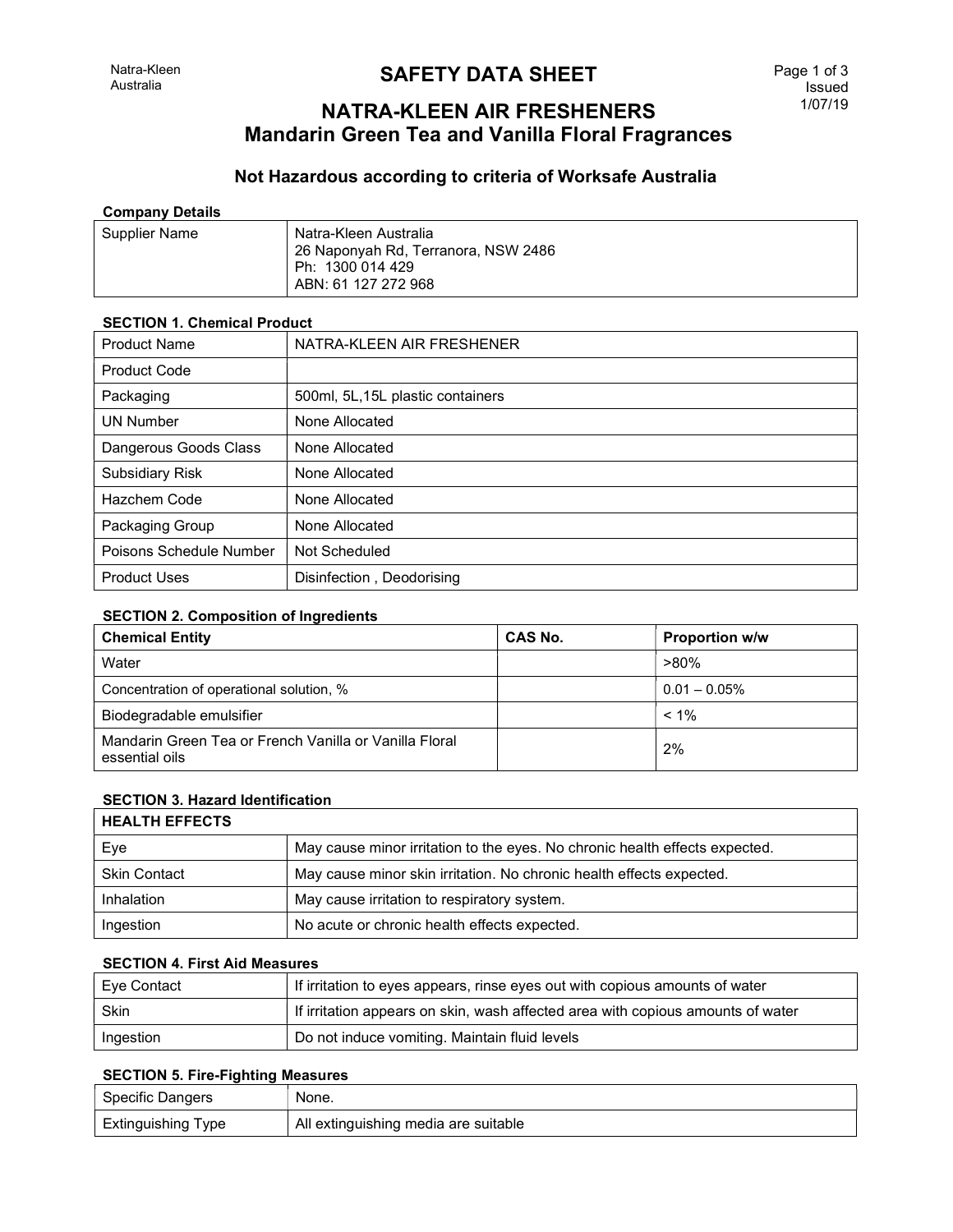# **SAFETY DATA SHEET**

# NATRA-KLEEN AIR FRESHENERS Mandarin Green Tea and Vanilla Floral Fragrances

### SECTION 6. Accidental Release Measures

| Spills             | If spilled will spontaneously decompose without producing toxic compounds.<br>Neutralisation is not needed. |
|--------------------|-------------------------------------------------------------------------------------------------------------|
| Method of Clean up | No clean up is required                                                                                     |

## SECTION 7. Handling and Storage

| $50 - 101$ |                               |
|------------|-------------------------------|
| Handling   | No special requirements       |
| Storage    | Store out of direct sunlight. |

#### SECTION 8. Exposure Controls, Personal Protection and Exposure Limits

| <b>Exposure Standards</b>   | None established                             |
|-----------------------------|----------------------------------------------|
| <b>Engineering Controls</b> | Not available                                |
| <b>Personal Protection</b>  | Not required under normal conditions of use. |
| Flammability                | Not Flammable                                |

#### SECTION 9. Physical and Chemical Properties

| <b>Physical State</b>   | Liquid                                                     |
|-------------------------|------------------------------------------------------------|
| Appearance              | <b>Transparent Liquid</b>                                  |
| Odour                   | Vanilla Floral or Mandarin Green Tea or Vanilla Fragrances |
| Solubility in water     | Not applicable                                             |
| <b>Specific Gravity</b> | No information available                                   |
| pH                      | 7.5                                                        |
| <b>Boiling Point</b>    | No information available                                   |
| <b>Flash Point</b>      | Not Flammable                                              |

## SECTION 10. Stability and Reactivity

| Incompatibility (Materials to avoid) | None known |
|--------------------------------------|------------|
| Chemical stability                   | Stable     |
| Hazardous                            | No         |
| Hazardous reactions                  | None known |

## SECTION 11. Toxicological Information

| <b>Toxicity</b>           | Low toxicity                                                   |
|---------------------------|----------------------------------------------------------------|
| Routes of exposure        | Inhalation, ingestion, eye and skin                            |
| Carcinogenicity           | Not carcinogenetic                                             |
| <b>Medical conditions</b> | No medical conditions are expected to be triggered by exposure |
| Effects of over exposure  | No health effects expected                                     |
| Birth defect information  | Does not cause birth defects                                   |
| Reproduction information  | Does not affect reproduction                                   |